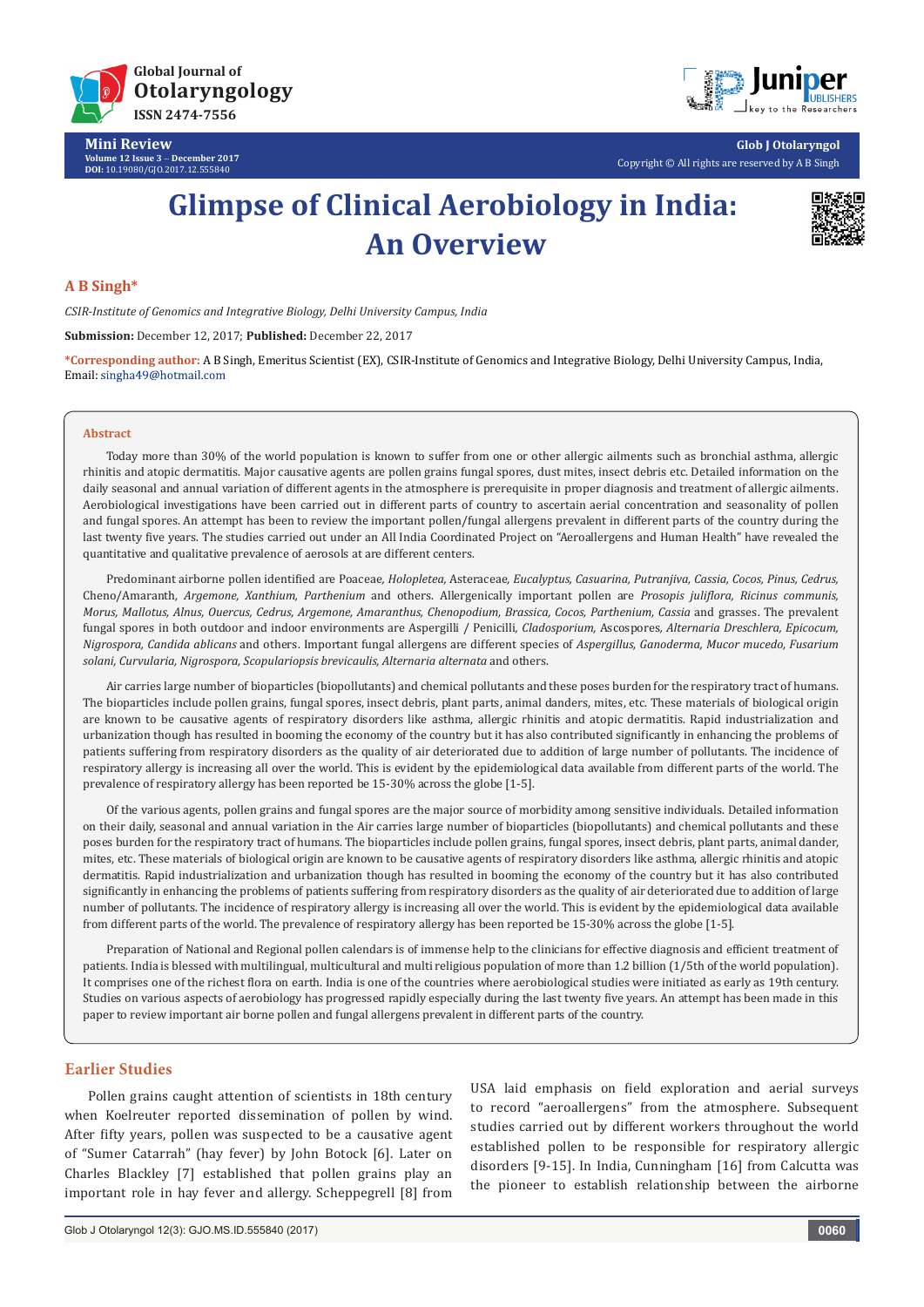organisms and the so called "Zymotic diseases". There was a conspiracy of silence on aerobiological studies for about half a century when two important centers started aerobiological investigations at Jaipur and Delhi [17-21]. Aerobiological studies in Kolkatta were initiated again at Bose Institute by Chanda and his students who also prepared pollination calendars for Calcutta, Falta and Kalyani [22-25].

Around same time extensive aerobiological investigations were initiated at Bangalore by S. N. Agashe [26,27]. Since then many centers have come up in different parts of the country which include Gwalior, Jabalpur, Santiniketan, Manipur, Gulbarga, Trivandrum, Lucknow, Mumbai and Bhopal [28-36]. Exhaustive studies have been carried out at different centers on airborne pollen types and their relationship with respiratory allergic disorders in atopic patients. Fungal spores were first reported to be an important cause of sensitivity in 1726 [37]. Blackley [7] suggested that *Chaetomium* and *Penicillium sp* are associated with "bronchial catarrh". Nearly half a century later in 1924, van Leumen reported *Aspergillus*, *Mucor* and *Penicillium* to be responsible for allergic reactions. Subsequently many scientists throughout the world carried out aerial surveys using different samplers to identify important fungal types and studied fungal sensitivity in hypersensitive individuals [3,38-42].

In India aero mycological studies were initiated in 1959 with the work of T Sreeramulu at Visahkhapatnam. The studies spread further in other parts and many centers came into existence. The center at Aurangabad was initiated by S.T. Tilak in 1966 and the Mysore center was started by A. Ramalingam in 1965. Aerobiological studies at Madras were initiated by B.P.R. Vittal in 1976. Shivpuri and his students initiated work on fungal allergy in Delhi and the work is being carried out extensively by Singh and his students [43-47]. An All India coordinated project on aerobiology sponsored by CSIR, New Delhi was coordinated by Nair and Joshi (1980-83) and many new centers spread over 20 states carried out qualitative analysis of air borne pollen/fungal spores. The work carried out in different centers was compiled in the form a book entitled "Air borne pollen, spores and other plant material of India-A survey." Two decades later an All India coordinated project on "Aeroallergens and Human Health" was sponsored by The Ministry of Environment and Forest" Govt. of India was under taken and successfully completed by AB Singh and his collaborators [3]. This provides upto date information seasonal and annual concentration of air borne pollen and spores of indoor and outdoor air of different eco geographical regions of India.

#### **Aeropalynological Studies**

Studies on airborne pollen in India have been extensively studied during the last quarter century and have shown the existence of a rich and ever-changing air spora. From Delhi, aerial surveys have been carried out from time to time by Singh and his students. Singh and Babu [48-50] carried out aerobiological investigations to study variations in the pollen types of Delhi.

Malik et al. [51] studied air borne pollen grains from different zones of Delhi at human height. Two main pollen season were recognized (i) Feb.-April and Sept.-Nov. The dominant pollen grains reported were of Poaceae *Cheno/Amaranth, Ricinus communis, Morus* cannabis*. Parthenium* and *Artemisia*. Dirunal and seasonal variations of dominant pollen grains present in the atmosphere of Delhi has been studied by Singh et al [13]. A continuous air survey using Rotorod sampler for seven years was carried out by Singh et al. [14] from Delhi. The dominant pollen grains identified were *Morus, Cannabis,* Poaceae*, Cheno/ Amaranath, Prosopis, Artemisia* and *Eucalyptus*. Significant variations in the annual pollen concentration during the seven year investigation period were recorded. Long term variations are important to study as they provide insight into the changing scenario in the vegetation due to biotic factors.

During investigations carried out under AICP on Aeroallergens and human Health, 43 pollen types were recorded. *Holoptelea*  was the major contributor (22.2%) followed by poaceae (1.8%) [3]. Aerobiological studies in Modi Nagar were carried out by Gaur and Kasana [52]. From, Gorakhpur, Poaceae was shown to be dominant [53]. Air borne pollen types of Dehradun were different from those observed in plains as pollen from pinaceae dominated at foothills of Himalayas. At Agra aeropalynological studies have been carried out by Shalini and Chauhan [54]. From Solan (Himachal Pradesh) 22 pollen types were recorded for high attitudes. The major pollen contributors to the atmosphere in Himalayan region were of Poaceae. Asteracese*, Cassia, Quercus, Pinus* and Cedrus [3]. Aerial surveys at Bikaner (Rajasthan) showed 35 pollen types to be present in the atmosphere [55]. *Poaceae* (26.7%) ranks first followed by Amaranth-Chenopod (11.50%) and *cyperaceae* (10.30%). Maximum concentration of pollen was in March and minimum was in June.

From Bombay three pollen seasons are reported; (i) March-mid May (ii) Sept.-Nov. and (iii) Dec.-Feb. [56]. Grasses, *Parthenium, Chenopodium-Amaranthus* and *Cyperus* are the major source of air borne pollen in Kolhapur [57]. Atmospheric surveys revealed the important air borne pollen types representing the rural area around Gaya [58]. The studies conducted at Gwalior showed pollen of *Poaceae, Asteraceae, Apocynaceae, Rosaceae, Cicer, Malvaceae, Ricinus* and *Bougainvillea* to be dominant in the atmosphere. November was the month with maximum pollen catch [30]. Variability in grass pollen grains in India has been reviewed by Chaturvedi et al. [59]. Poaceae pollen has been reported to be dominant from the atmosphere of Nagpur [60]. The highest percentage was reported from Aurangabad (80.64%) followed by Bhavnagar (70.26%) and Raipur (66.73%) all in central India. Qualitative seasonal variations in the atmospheric pollen flora of Jabalpur have been studied by Oomachan et al [61]. Atmospheric surveys carried out at Pune revealed *Parthenium* pollen to be the highest contributor to the atmospheric pollen load with two peak seasons (i) Sept-Nov and (ii) Jan-April [3].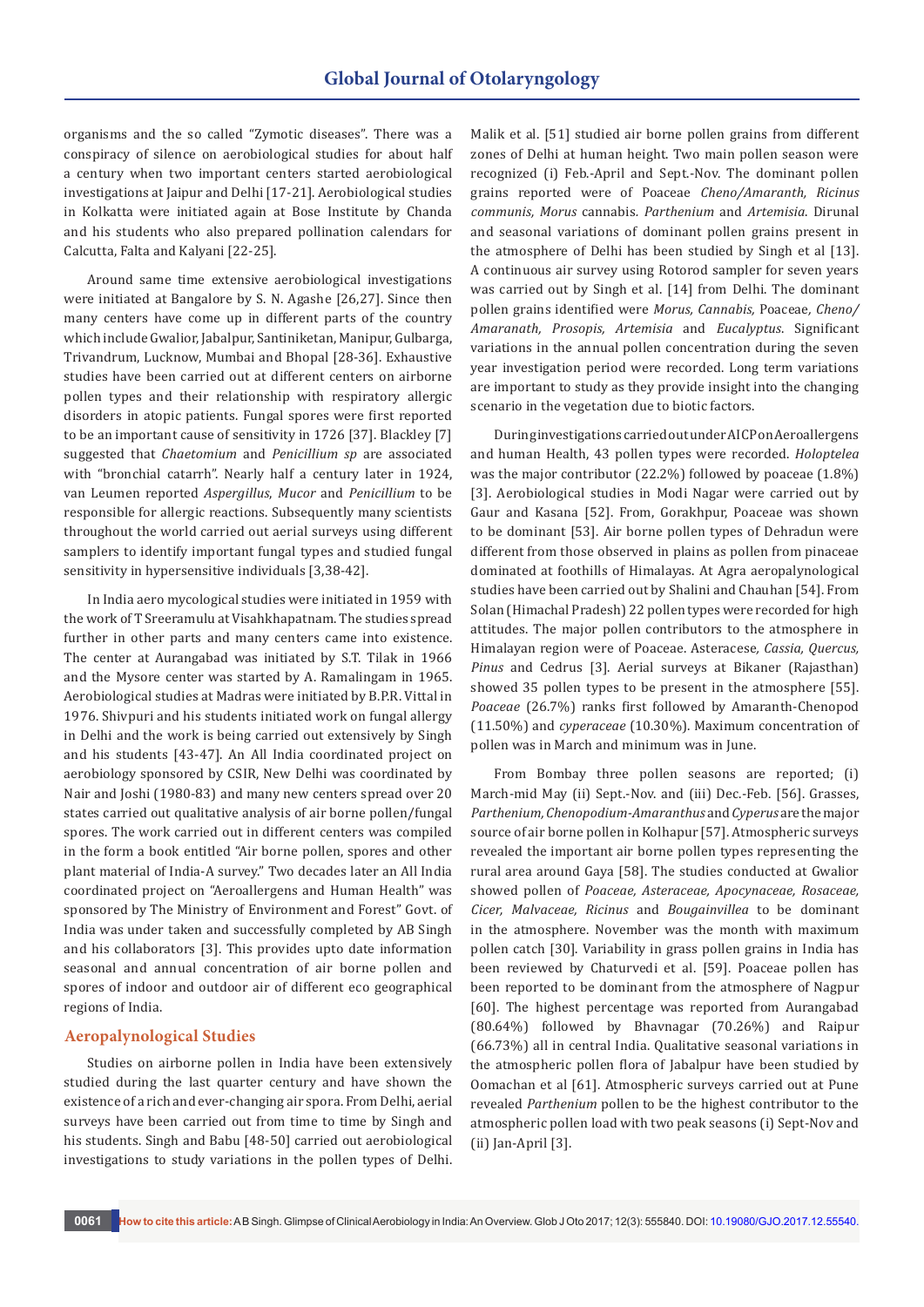In Eastern India, Chanda and his students from Kolkatta and N.I. Singh from Imphal carried out extensive aerobiological surveys to assess the pollen types of West Bengal and Manipur. Grass pollen was reported to be dominant aeropollen in West Bengal [24]. In general three pollen seasons are recognized from West Bengal. These are (i) Aug (ii) March-July and (iii) [24]. The aeroflora of Eastern Himalayas has also been analysed and the dominant pollen types reported are *Acer, Alnus nepalensis, Betula, Pinus* [32,34]. Under AICP, 59 pollen types were identified from the atmosphere of West Bengal and May was the month with maximum pollen concentration. At Guhati, pollen of Poaceae*, Cheno/Amaranth,* Asteraceae*, Putranjiva, Mangifera* and *Eucalyptus* were found to be most prevalent [3]. *Poceae, Cassia sp* and *Ageratum sp* are the dominant pollen types prevalent in the atmosphere of greater Silchar, Assam almost throughout the year [62].

From Southern India, Agashe and his students have made tremendous contribution in the study of aerobiology. The major pollen types identified from the atmosphere of Bangalore are *Parthenium hysterophorus, Casuarina equisetifolia, Cheno/ Amaranth, Cocos* nucifera*, Ricinus communis* and grasses [26]. As a result of aerial surveys carried out for six years *Parthenium* (48%) was found to be most important weed followed by *Poaceae* and *Casuarina equisetifolia* [27]. Seasonal periodicity of predominant pollen in Bangalore atmosphere has been studied. *Casuarina equisetefolia, Parthenium hysterophorus* and *Holoptelea integrifolia* were the major types present. The concentration of *Parthenium* was found to be less as compared to earlier studies and this was attributed to rapid industrialization of Bangalore city and effectiveness of different eradication programmes [63]. Incidence of air borne pollen at two different locations was studied at Gulbarga.

Two pollen seasons, viz. Aug-Nov. dominated by weeds and grasses and Feb.-April dominated by trees and shrubs were recognized [36]. From the atmosphere of Trivandrum pollen of *Cocos nucifera* and *Peltophorum* were found to contribute 55% to the total pollen flora. From Trivandrum and Chennai 15 and 38 pollen types were identified and Poaceae was the most abundant type from both places [3]. Grass pollen (32%) has been reported to be dominant pollen type from Hyderabad followed by *Casuarina, Ricinus, Holoptelea, Ailanthus* and others [33], Satheesh et al. [64] reported pollen of *poaceae* to be most predominant followed by *Casuarina equisetifolia* and *Prosopis, juliflora* from Kodaikanal. From Visakhapatnam, site to site variations in air borne pollen were found to be related to the density of vegetation in different zones [35]. Aerobiological data is of immense help in the preparation of pollen calendar which are very useful for the clinicians in correlating the presence of pollen in the air with seasonal allergic symptoms. Pollen calendars have been prepared from different geographical regions of the world. From India also pollen/flowering calendars have been prepared for Sambalpur, Gulbarga, Imphal and Kodai Kanal [34,36,64,65]. Centre for Biotechnology (now known

as CSIR - Institute of Genomics and Integrative Biology) has published a book on pollen calendar of 12 different states of India [66]. The book also includes pollen seasons for grasses, weeds and trees prevalent in India.

### **Clinically Important Pollen Allergens**

Pollen is important cause of allergic disorders and they vary from place to place. It is therefore important for the clinician to select only those pollen antigens which are prevalent in the area where patient is residing. Based on clinico-immunological studies carried out at different regions in the world, important pollen allergens have been identified. From Northern India, *Prosopis, julflora, Xanthium, Ageratum, Amaranthus spinosus, Ricinus communis* and *Holoptelea integrifolia* are reported to be important allergens [43]. Studies carried out at Kanpur established *Amaranthus, Chenopodim, Holoptelea* and grasses to be important offending allergens [67]. Positive skin reactions in 16.9% of patient to *Pinus roxburghii* from the foot hills of Himalayas has been recorded by Singh et al [68]. At Chandigarh, out of 35 pollen antigens tested showed highest skin reactivity against *Rumex accetosa, Ailantus excelsa* (17.6%) followed by *Trewia nudiflora* (9.7%), *Argemone mexicana* (9.5%) and *Cedrus deodara* (9.3%). In Delhi 12.6% of the atopic patients had positive skin reactions to *Amaranthus spinosus*, 8.5% to *Populus deltoids* and 7.5% to *Dodonea viscosa* and *Bhauhinia variegata*  [3].

From Central India, important pollen allergens identified are *Argemone, Brassica, Cannabis, Asphodelus, Parthenium, Cassia, Azadirachta, Poaceae, Alnus* and *Betula*. In a recent study *Morus* and *Trewia nudiflora* and *Parthenium* have been added to the list of allergens from central India. From Eastern India, allergenically significant pollen types based on clinical evaluation are *Lantana, Cucurbita maxima, Cassia, fistula, Cocos nucifera and Calophyllum inophyllum.* High sensitivity to *Cocos, nucifera* has been recorded by Karmakar et al. [69]. In Calcutta, 28.8% of the patients were found to be positive against *Solanum, sysimbrifolium*, 21.1% to *Crotolaria junceae* and 18.2% to *Ricinus communis* and *Ipomea fistula* [3]. From Sourthern India important pollen allergens reported are *Salvadora*, *Ricinus, Albizia lebbeck* and *Artemisia scoparia* [70,71]. Allergenicity to *Parthenium* pollen is reported in 3.4% and 12% patients suffering from allergic rhinitis and bronchial asthma respectively from Bangalore [72]. At Trivandrum, maximum skin reactivity was recorded against Mallatus *phillipensis* (12.1%) followed by Prosopis *juliflora* (6.3%).

**A. Airborne Fungi:** Fungi are ubiquitous in nature and cosmopolitan in distribution. There are more than 80,000 spp of fungi and these have evolved elaborate mechanisms for their dispersal. The spores produced forms a normal component of outdoor air and also of indoor environment such as store houses, hospitals, libraries, residential building etc. Due to their small size, spores remain suspended in the atmosphere for a long time. When inhaled by susceptible individuals they cause respiratory disorders. Aerobiological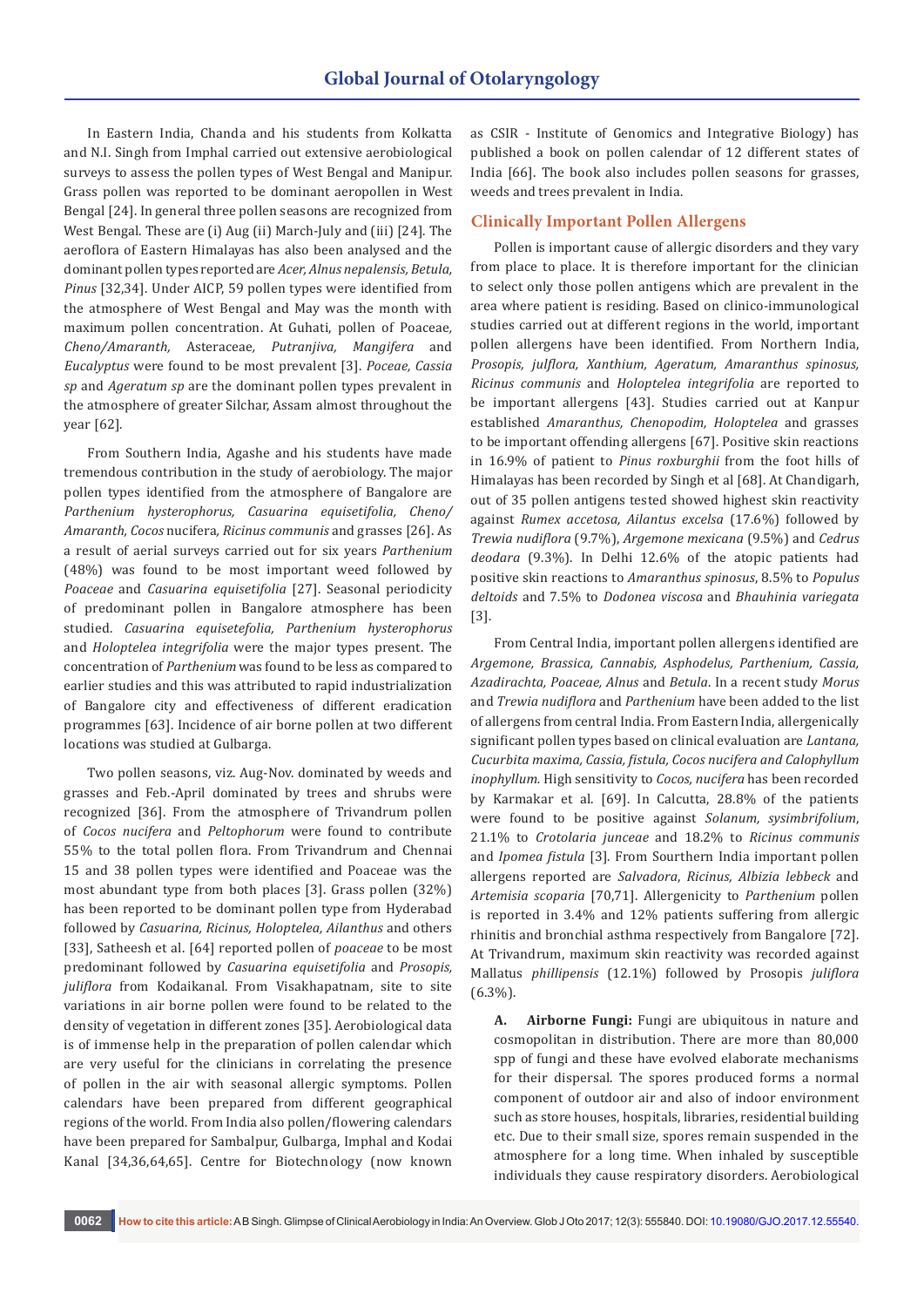studies in India have progressed along three different lines. These include (i) study of airborne fungal spores in the atmosphere of different places, (ii) study of fungal spores present in indoor environments and (iii) study of mycoflora over crop fields.

**B. Outdoor Fungal Flora:** Aerobiological studies have been carried out in different cities and towns to monitor air borne fungal spores. Various techniques like gravity settling method (settle plates, gravity slides), impaction techniques (Rotorod sampler and aeroscope) and volumetric devices (Burkard trap, Anderson samplers) have been popularly used. *Cladosporium* has been reported as the most predominant fungi by most of the investigators. Basidiospores and ascospores are the second dominant group. From Northern India, *Aspergilli-Penicilli Cladosporium, Helminthosporium, Epicoccum* and *Drechslera* are reported to be important fungi in ambient air. Singh et al. [68] carried out aerial surveys at Dehradun for two consecutive years. *Cladosporium, Alternaria*, smut spores, *Curvularia,* Ascospores*, Nigrospora, Asp-Penicilli, Epicoccum* were the dominant forms reported. July to October was the period of high spore catch. Gupta et al. [47] reported 98 fungal types from the atmosphere of Delhi as a result of two years of aerobiological survey at five different locations in Delhi metropolis. *Cladosporium*  contributed 25-40% to the total air borne fungal load followed by *Ustilago* (24%), A *flavus* (10-13%) *Alternaria*  (11%) and *A. niger* (8%). Aeromycological studies at Jabalpur have been carried out and important fungi prevalent in the atmosphere have been identified [73]. From Solan, 17 fungal types and from Lucknow 40 fungal types were recorded. The dominant types were *Aspergilli-Penicilli, Cladosporium, Helminthosporium, Epicoccum* and *Drechslera* [3].

Aerobiological surveys carried out in Eastern India revealed Aspergilli Penicilli, *Cladosporium*. Ascospores, rust and smut spores, *Nigrospora, Periconia, Ganoderma* and *Rhizopus* to be major fungal types. Sinha et al. [74] carried out aerial survey for aerofungi at Jameshedpur and reported 23 fungal genera with 40 species. Members of Deuteromycetes (14 genera) were dominant followed by Phycomycetes (5) and Ascomycetes (4). The important fungal types present in the atmosphere of Imphal, Manipur has been identified by Singh & Singh [75]. Aeromycoflora at the foot hills of Eastern Himalayas has been studied by Majumdar and Bhattacharya [76]. A total of 18 fungal spore types were identified and the predominant types were *Alternaria, Aspergilli, Cercospora, Cladosporium, Curvularia, Dreschlera, Epicoccum, Fusarium*  etc*. A. flavus, A fumigatus, A. niger, P. citrinum* and *M. haemilis* are dominant fungi recorded from the atmosphere of greater silichar area in Assam [62].

From Western India Tilak et al. [77] reported Deuteromycetes to contribute 70% to the total fungal aerospora in the atmosphere of Aurangabad. The other common types recorded are *Alternaria, Curvularia, Nigrospora, Aspergilli-* *Penicilli, Dreschlera, Periconia, Pithomyces, Stachybotrys, Memnoniella, Torula* etc. Tilak [78] reported spore type belonging to 37 ascomycetes genera to be common in air. He classified them into four types based on their diurnal periodicity. He also suggested that there exist a close relationship between rainfall and release of ascosposes. Recent survey reported 18 fungal types and 22 fungal types from the atmosphere of Aurangabad and Pune respectively *Cladosporium, Aspergilli-Penecilli, Curvularia, Rhizopus and Helminthosporium* were the common fungal types encountered.

From Southern India studies on seasonal periodicity of fungal spores in Bangalore, the Garden city of India was conducted. Maximum concentration of dry spores were reported in North east Monsoon where as ascospores and basidiospores were dominant during South West Monsoon [79]. *Nigrospora* has been reported to be dominant fungi from Madras renamed as Chennai now [80,81]. Of the 34 fungal types identified from Visakhapatnam, *Aspergilli-Penicilli, Cladosporium Curvularia*, Basidiosposes, Uredosposes were the dominant types from Chennai. Of the 50 fungal types were identified, *Periconia, Curvularia* and *Ganoderma* were the dominant types. *Tetraploa* was reported to be dominant along with other fungal types from Trivandrum [3]. Adhikari et al [82] carried out study of airborne fungal spore in rural agricultural areas of India for two consecutive years. The concentration of viable fungi varied from 72-1796 colonies forming unit per cubic meter of air in the first year and 155- 1256 (CFU/m3) in the second sampling year.

**C. Indoor Fungal Flora:** Human beings are exposed to both outdoor and indoor environment. Environment of the work place plays crucial role in the hypersensitive individuals with the symptoms increasing during working hours and reducing afterwards. However, in some cases symptoms prevail throughout the day. Children employed in various industries are also exposed to occupational allergens. Studies on mycoflora of indoor environment are relatively few in India when compared with outdoors. The occupational areas surveyed include hospitals, poultry farms, libraries, bakeries farm houses, domestic houses, grain stocks, leather store houses etc. *Aspergillus, Penicillium, Cladosporium* and some moniliaceous fungi are predominant in the air of most of the indoor environment surveyed. The fungal flora observed in various working and occupational environments in India are briefly described here.

**D. Bakery:** Different sections of a bakery in Delhi were surveyed and 74 fungal types belonging to 33 genera were isolated [51*]. Aspergilli/Penicilli* (69.2%) were the dominant spore type in the packing section with a peak in October followed by smut spores (28.5%) with peak in Feb-April. *Aspergillus flavus* was the dominant fungal type in both packaging and storage section. Allergenically significant fungal aerosols have been shown to be prevalent in a rural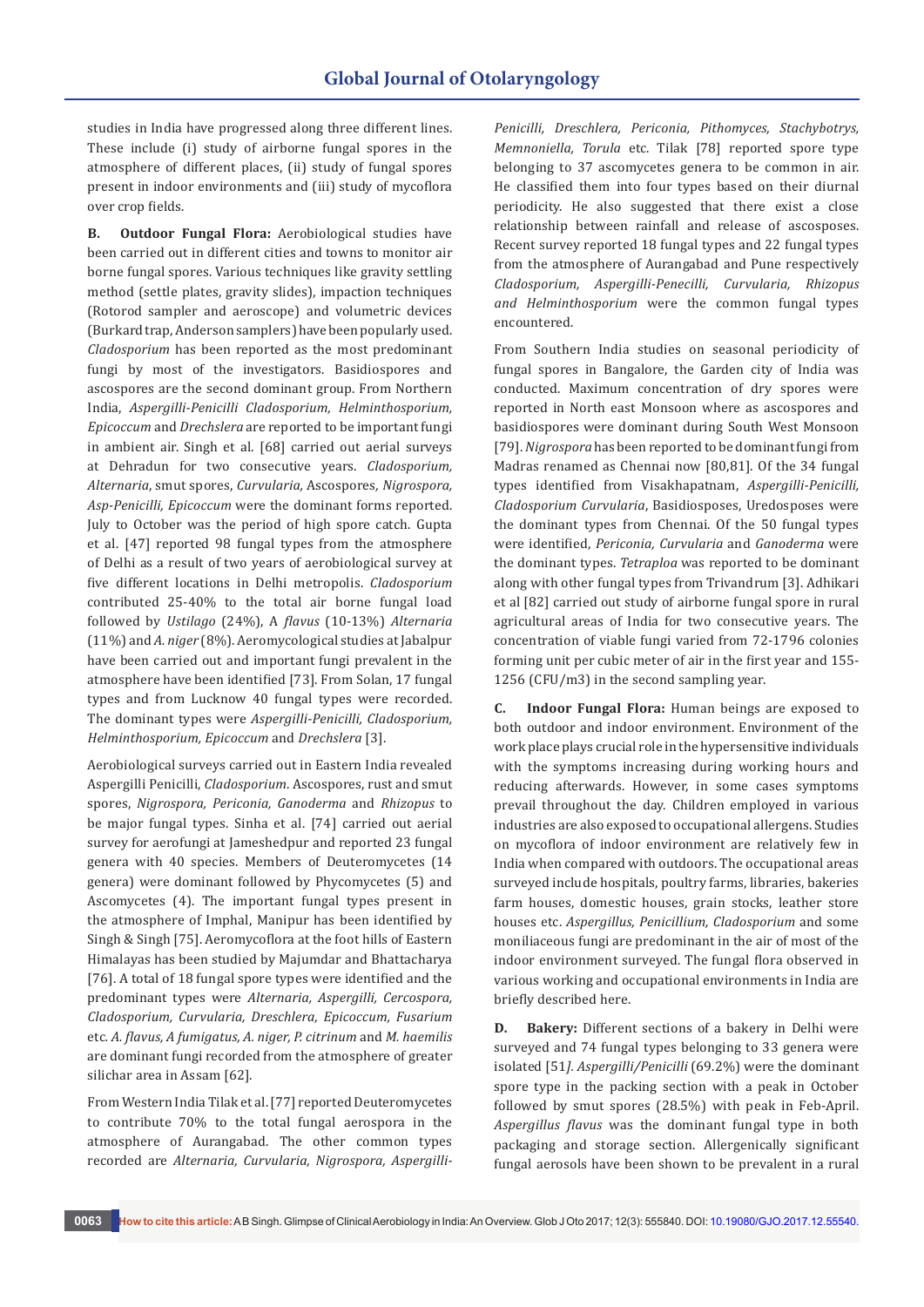bakery of West Bengal [82].

**E. Granary:** *Aspergillus sp* are the predominant fungi followed by *Cladosporium. A. flavus* had two distinct seasons from Sept.-Nov. and May-June. *Cladosporium* was prevalent during winter months. Other important contributors are *Rhizopus, Curvularia,* A *versicolor, A. fumigatus, Epicoccum nigrum* and *Alternaria* [83]. Fungal diversity present in the dust of grain storage godowns has been studied by Pugalmaran and Vittal [84].

**F. Poultry:** Different sections of poultry were surveyed and 130 fungal types were identified [85]. In hatchery section, *Aspergilli-penicilli* spores were dominant. In poultry shed area, *Cladosporium, Candida albicans, A. flavus, A. niger, Scopulariopsis brevicaulis, P. nigricans, Alternaria sp* are reported to be predominant fungi. An analysis of the aeromycospora of a poultry farm in Kerala has been done and important fungal types identified by Jothish & Nair [86].

**G. Sugar Industry**: *Cladosporium* is reported to be present in high concentration (60%) from Nov.-March in both baggase storage and cane cutting sections of the industry. The high concentration of *Cladosporium* coincided with the crushing season in Sugar industry. *A fumigatus, Epicoccum, Saccharomyces* and smut spores are other major contributors [87].

**H. Library:** Lot of work has been done on the aeromycoflora of libraries. High concentration of *Cladosporium, Penicillium, Paeciliomyces* and *Aspergillus* sp were reported to be dominant in Library environment. After agitation of books, concentration of *A. niger, Penicillium sp.* and *Cladosporium* was found to increase several fold [51,88]. Nadimuthu and Vittal [89] reported air borne fungi to be present in low concentration in air conditioned libraries when compared with conventionally ventilated libraries. Mycoflora of library dust in Jaglaon (Maharashtra) was studied with reference to deterioration of books. Deuteromycotina members were found to be very common and showed luxuriant growth in the dust from stored books [90].

**Cattle Shed:** Two sections of a large rural indoor cattle shed were surveyed. Altogether 35 fungal types were identified. *A. niger, A. flavus*, and *Cladosporium cladosporioides* were found to be dominant fungal types recorded [91].

**J. Residential Houses:** *Cladosporium* and Aspergilli were found to be predominant in the houses of allergy patients in Bangalore [92]. A total of 17 fungal antigens were tested on patients with respiratory allergy in Agra. *Rizopus nigricans* showed maximum (20-95%) allergenicity followed by *Fusarium solani* (14.80%) [93].

**K. Fungal Allergens:** Fungal allergy is a worldwide problem. Many fungal species are known to cause severe respiratory and cutaneous allergic diseases. Several

investigators from different parts of India have identified potential fungal allergens of their area. Shivpuri and his colleagues initiated clinical studies in Delhi in 1970's and found nineteen fungal extracts to be of allergenic significance. He reported *C. cerbarum, A. niger, A. fumigatus,* also to be important fungal allergens [43]. Important fungal allergens causing sensitization in patients of nasobronchial allergy of hilly regions has been identified. *Ganoderma lucidium*  has been reported to induce sensitization in hypersensitive patients. Skin test results with spore and whole body extracts of *Ganoderma* showed 28.48% and 17.44% of patients to be positive to respective extracts [94]. Gupta et al [47] observed through ELISA that high level of specific IgE against *Fomes pectinatis* in the sera of exposed population. Common environmental allergens responsible for respiratory allergy have been reviewed by Singh & Kumar [95]. From Bangalore, *Mucor mucedo, Fusarium solani, Curvularia, Nigrospora* were found to be allergenically significant [71]. A *flavus Heminthosporium, Neurospora, Candida* and *Cladosporium*  have been reported to be important allergenic fungi in A.P. (Acharya, 1980).

**L. Occupational Fungal Allergens:** Epidemiological surveys for respiratory diseases were carried out among agricultural industrial workers such as bakeries, poultry farms, granaries and sugar industry. About 40-59% of workers in different work environments suffered from one or more respiratory ailments. *Aspergillus* was found to be the major contributor. The sensitization pattern of workers in a bakery environment revealed high level of IgE and IgG antibodies to six species of *Aspergillus Scopulariopsis brevicaulis* spores could sensitize poultry workers and this was evident by significantly high levels of IgE antibodies in the workers [75]. The work done by various investigators with respect to fungal allergens in both outdoor and indoor environment, has been reviewed recently by Singh and Deval [96]. Clinical studies were carried out at different places under AICP on "Aeroallergens and Human Health". The study provided important information on potential fungal allergens of different places. The important fungal allergens identified were *A. ochraceous, A. japonicus, Cladosporium, Alternaria alternata, A. versicolor, Uromyces* and *Ustilago, A. ochraceous, A. Japonicus, Urmoyces, Ustilago, Neurospora sitophils, Sporotrichum* has been reported to be allergenic for the first time [3].

**M. Fungi of Crop Fields:** Aerobiological studies with respect to plant diseases of different crops have been carried out by various investigators. Tilak & Babu [97] investigated certain diseases of bajra crop. Aerial dissemination of uredinospore of ground nut rust was studied by Mallarah & Rao [98]. Aerobiological and epidemiological studies with respect to ground nut rust have also been carried out by Murdhankar & Pandey [99]. Aeromycoflora of crop fields like cereals, pulses, vegetables oil, seeds and cash crops have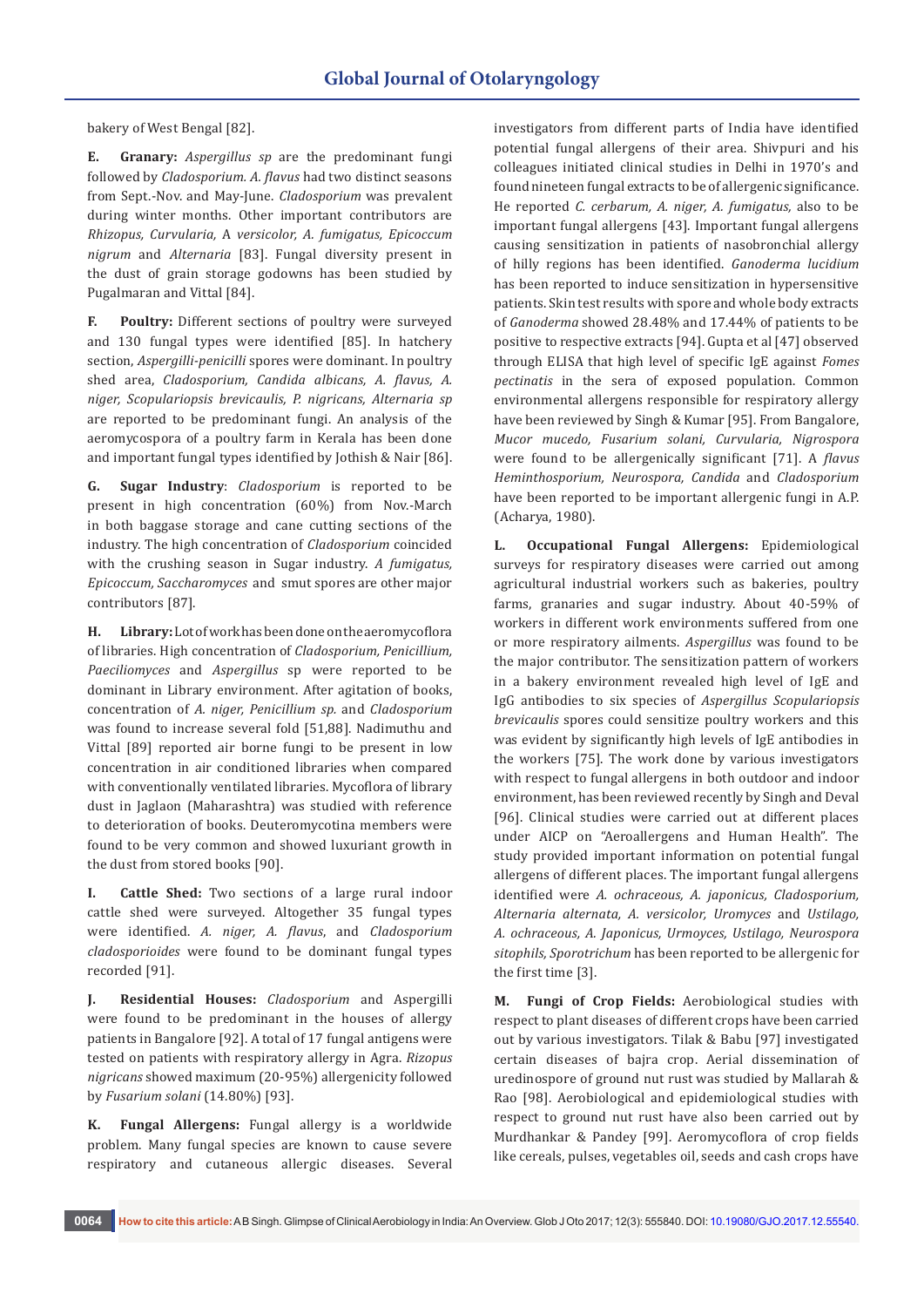been conducted in Imphal. A close relationship between meterological factors, growth stage of crop and spore load in the air over the field was observed. In the maize crop, spores of pathogenic fungi were reported to be abundant in the air 4-5 weeks prior to the appearance of disease [100]. *Alternaria alternata* was reported to be causal organism of leaf and stem spot disease of sunflower. The conidia were trapped from the air when the crop was in flowering stage [101].

Day to day variations in the concentration of *Alternaria* over onion field infected with purple blotch was studied by Chawla & Rajasaab [102]. The conidia were present in high concentration in the air when the crop was at 7-8 leaf stage state. Studies over a carrot field revealed that the concentration of conidia of *Alternaria davuhi,* the causative agent of leaf blight, increased with the progress of the disease [103]. The uredospores of *Periodispora mori* causing mulberry rust appeared in the air from August onwards and spore concentration gradually increased up to December corresponding with the disease severity [104].

Aerophyllo-mycoflora of some solanaceous crop plants in Bhilai Nagar (M.P.) showed fungal population to exhibit wide variation at different stages of crop development. Maximum number of micro-organisms were recorded during nascent stage and minimum number was observed during seedling stage [105] Aerial surveys over cotton field at Ahmedpur showed *Ramularia areola, Cercospora sp. Helminthosporium sp, Alternaria sp* to be pathogenic to the cotton crop [106]. Hedge et al. [107] carried out studies at Ugarkhura and Dharwad (Karnataka) and reported load of uredospores of *Phakopsora pacchyryhizi* to be maximum in Aug-Sept. which also coincided with the critical stage of infection at flowering and pollination stages. They also developed prediction model for the disease based on severity of disease and environment factors. Ugarkhurd has been shown to be source of intection and hot spot for soyabean rust outbreak in Karnataka [108]. Many more investigators have made significant contributions to the knowledge towards aerobiology of fungal plant pathogens and have been reviewed recently by Vittal [109].

#### **Conclusion**

To conclude, the progress in the field of aerobiology has been very impressive in the last twenty five years. It was not possible to cover each and every paper published in this article but an attempt has been made to review selected publication from different geographical locations of India. However, with the understanding of molecular mechanism of allergy, both diagnosis and theerapy have gained prominent postion now.

### **Future Priorities**

Allergy has been known for more than a century but the subject has suffered due to lack of knowledge on basic allergic mechanism and poor diagnostic procedures. In the last two decades a fast growth has been observed in the field of aerobiology. A large number of pollen/fungal allergens have been identified from different geographical locations. However due to urbanization and industrialization the flora of a region is continuously changing with respect to the number of weeds and introduction of exotic trees. Regular atmospheric surveys are therefore recommended in order to study the seasonal and annual variations of different allergens. Till date most of the surveys conducted are mainly in urban areas. Rural area should be included in the study as a major fraction of our population live in these areas. This is also important as maximum information on indigenous allergens is essential for the diagnosis and treatment of allergic disorders.

 Aerobiological investigations should be correlated with clinical studies in order to establish a relationship between the concentration of allergens and the patient's syndrome. The increase in the prevalence of allergic diseases should be studied in detail. Efforts should be made to standardize the antigenic extracts prepared from various allergens. Another important aspect that is to be studied in detail is the cross reactivity among different allergens. This will be helpful in minimizing the suffering of patients to a great extent. The rapid development in the field of aerobiology has resulted in the understanding of prevalence of different allergens. This information should be linked with immunological and clinical studies so that it is of direct significance to both the patients and allergy practitioners.

#### **Fungal Prevention**

a. Identification of source and environmental conditions that help the fungi in getting airborne in significant concentrations should be known.

b. The substrate on which these microorganisms grow and flourish should be removed.

c. The kitchen should be kept clean and dry as it contains plenty of substrate for the growth of fungi.

d. Bathrooms should also be kept clean and dry.

e. As fungi are occupational hazards, the working environmental conditions should be improved.

f. Work places should be well ventilated and hygienic.

g. Reduction of moisture inside the work places is recommended.

h. The quality of air should also be improved by periodic maintenance of air treatment plant, fumigation and application of antifungal agents.

i. Personal filter masks of the pore size sufficient to stop the entry of respirable size microbes should be used.

j. Regular health check up of patients is recommended.

#### **Pollen Allergen Avoidance**

i. Allergen avoidance is the main strategy to control pollinosis.

ii. The common saying "prevention is better than cure" should be strictly observed in the case of allergy prevention.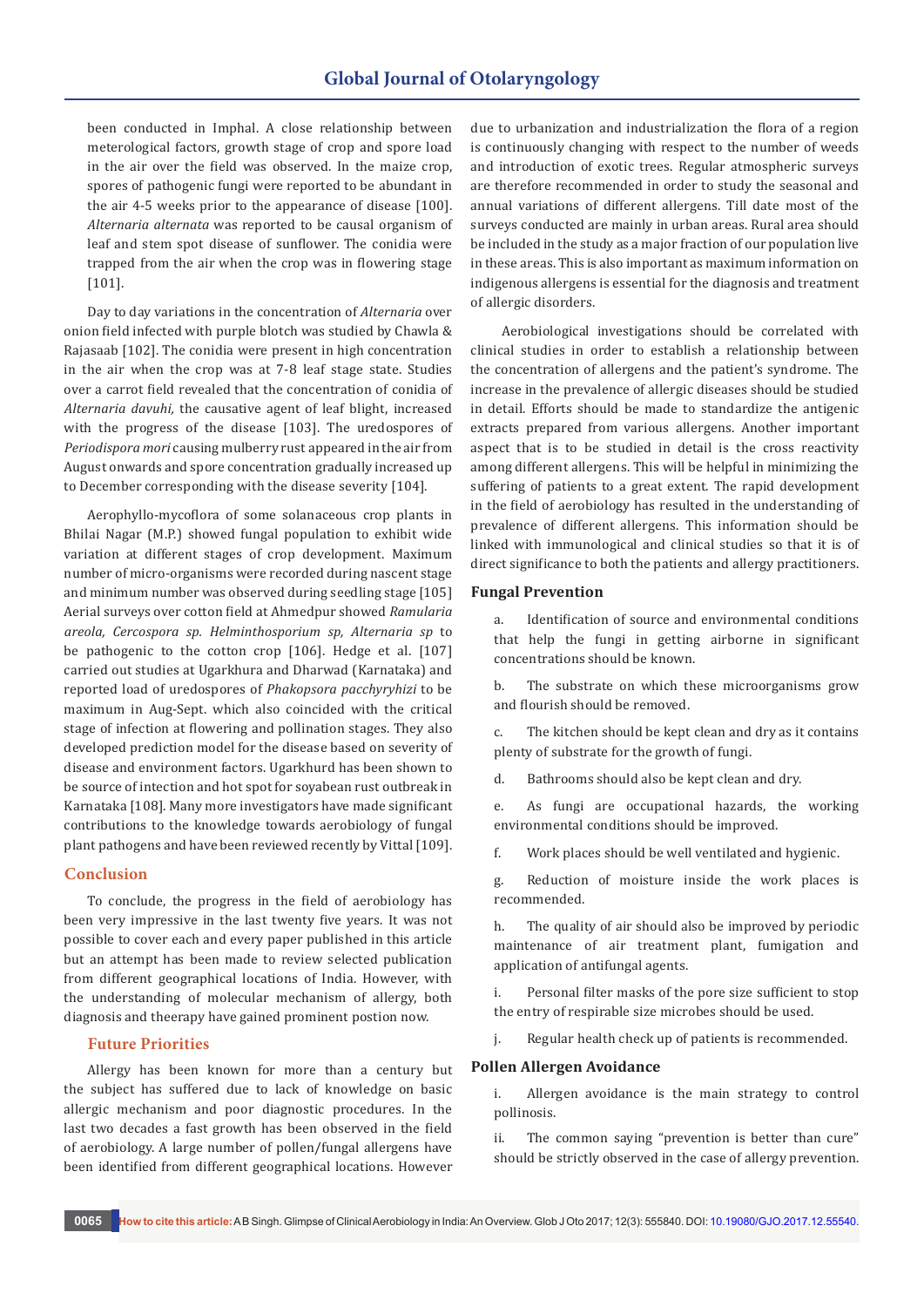iii. The existing allergenically significant trees should be replaced by non-allergic trees in phased manner.

iv. Patients should avoid going outdoors on days of high pollen concentration in air.

v. Windows should be closed in the evening when pollen generally settles down to minimize their concentration in indoor environment.

vi. Use of air conditioners is recommended as it decreases indoor pollen count.

vii. Eliminate weed and grasses in and around your house.

viii. Don't plant too many trees or shrubs around your house.

ix. After coming home, take bath and wear fresh clothes.

x. A general awareness among people through media will also be helpful in controlling the problem of increasing respiratory allergy.

#### **References**

- 1. [Pekkanen J, Remes ST, Husman T, Lindberg M, Kojasaari M, et al. \(1997\)](https://www.ncbi.nlm.nih.gov/pubmed/9272920)  [Prevalence of asthma symptoms in video and written questionnaires](https://www.ncbi.nlm.nih.gov/pubmed/9272920)  [among children in four regions of Finland. Eur Resp J 10\(8\): 1787-](https://www.ncbi.nlm.nih.gov/pubmed/9272920) [1794.](https://www.ncbi.nlm.nih.gov/pubmed/9272920)
- 2. [Chhabra SK, Gupta CK, Chhabra P, Rajpal S \(1998\) Prevalence of](https://www.ncbi.nlm.nih.gov/pubmed/9661682)  [bronchial asthma in school children in Delhi. J Asthma 35\(3\): 291-296.](https://www.ncbi.nlm.nih.gov/pubmed/9661682)
- 3. Anonymous (2000) All India Co-ordinated Project on Aeroallergens and Human Health. Report. Ministry of Environment and Forests, New Delhi.
- 4. [Anthracopoulos M, Karatza A, Lialios E, Triga M, Trianto K, et al. \(2001\)](https://www.ncbi.nlm.nih.gov/pubmed/11413358)  [Prevalence of asthma among school children in Patras, Greece : three](https://www.ncbi.nlm.nih.gov/pubmed/11413358)  [surveys over 20 years. Thorax 56\(7\): 569-571.](https://www.ncbi.nlm.nih.gov/pubmed/11413358)
- 5. [Woolcock AJ, Bastiampillai SA, Marks GB, Keena VA \(2001\) The burden](https://www.ncbi.nlm.nih.gov/pubmed/11548080)  [of asthma in Australia. Med J 175\(3\): 141-145.](https://www.ncbi.nlm.nih.gov/pubmed/11548080)
- 6. [Bostock J \(1819\) Case of a periodical affection of the eyes and chest.](https://www.ncbi.nlm.nih.gov/pmc/articles/PMC2116437/)  [Medico Chir Trans 10\(1\): 161-165.](https://www.ncbi.nlm.nih.gov/pmc/articles/PMC2116437/)
- 7. [Blackley CH \(1873\) Experimental researches on the cause and nature](https://www.cabdirect.org/cabdirect/abstract/19601301376)  [of catarrhus Aestivus. Dawson 1959. London p.57.](https://www.cabdirect.org/cabdirect/abstract/19601301376)
- 8. Scheppegrell W (1916) Hay fever in Southern states. 5<sup>th</sup> Med J Nashivlle  $9:614.$
- 9. [Solmon WR \(1984\) Aerobiology of pollinosis. J Allergy Clin Immunol](http://www.jacionline.org/article/0091-6749(84)90376-2/fulltext)  [74\(4\): 449-461.](http://www.jacionline.org/article/0091-6749(84)90376-2/fulltext)
- 10. [Speiksma F, TM Assem, Avan Den, Collette BJA \(1985\) Air borne](http://www.tandfonline.com/doi/abs/10.1080/00173138509429920)  [pollen concentration in Leiden, The Netherlands 1977-1981. II Poacea](http://www.tandfonline.com/doi/abs/10.1080/00173138509429920)  [\(grasses\), variation and relation to hay fever 24\(2\): 99-108.](http://www.tandfonline.com/doi/abs/10.1080/00173138509429920)
- 11. [Galan C, Intante F, Infante N, De Clavijo, Guerra F, et al. \(1989\) Allergy](file:///D:/krishna%20web/krishna/22-12-2017/GJO.MS.ID.555840/GJO-MRW-17-844_W/Allergy%20to%20pollen%20grains%20from%20Amaranthacae%20and%20Chenopodiaceae%20in%20Cordoba,%20Spain%20Annual%20and%20daily%20variation%20of%20pollen%20concentration.)  [to pollen grains from Amaranthacae and Chenopodiaceae in Cordoba,](file:///D:/krishna%20web/krishna/22-12-2017/GJO.MS.ID.555840/GJO-MRW-17-844_W/Allergy%20to%20pollen%20grains%20from%20Amaranthacae%20and%20Chenopodiaceae%20in%20Cordoba,%20Spain%20Annual%20and%20daily%20variation%20of%20pollen%20concentration.)  [Spain Annual and daily variation of pollen concentration. Ann Allergy](file:///D:/krishna%20web/krishna/22-12-2017/GJO.MS.ID.555840/GJO-MRW-17-844_W/Allergy%20to%20pollen%20grains%20from%20Amaranthacae%20and%20Chenopodiaceae%20in%20Cordoba,%20Spain%20Annual%20and%20daily%20variation%20of%20pollen%20concentration.)  [63\(5\): 435-38.](file:///D:/krishna%20web/krishna/22-12-2017/GJO.MS.ID.555840/GJO-MRW-17-844_W/Allergy%20to%20pollen%20grains%20from%20Amaranthacae%20and%20Chenopodiaceae%20in%20Cordoba,%20Spain%20Annual%20and%20daily%20variation%20of%20pollen%20concentration.)
- 12. [Malik P, Singh AB, Babu CR, Gangal SV \(1991\) Atmospheric](http://www.tandfonline.com/doi/pdf/10.1080/00173139109427786)  [concentration of pollen grains at human height. Grana 30\(1\): 129-136.](http://www.tandfonline.com/doi/pdf/10.1080/00173139109427786)
- 13. Singh AB, Dahiya P, Gangal SV (1993) Volumetric survey of air borne pollen allergens in Delhi : Diurnal and seasonal variations. Ind J Aerobiol 10(6): 10-18.
- 14. [Singh AB, Pandit T, Dahiya P \(2003\) Changes in air borne pollen](http://www.tandfonline.com/doi/full/10.1080/00173130310016149)  [concentration in Delhi, India. Grana 42\(3\): 168-172.](http://www.tandfonline.com/doi/full/10.1080/00173130310016149)
- 15. [Holmquist L, Ekebom A, Kubler A, Vesterberg O \(2005\) Airborne birch](http://www.tandfonline.com/doi/abs/10.1080/00173130510031636)  [and oak pollen grains and birch pollen allergens at a common sampling](http://www.tandfonline.com/doi/abs/10.1080/00173130510031636)  [station in Stockholm. Grana 44\(2\): 104-107.](http://www.tandfonline.com/doi/abs/10.1080/00173130510031636)
- 16. [Cunningham DD \(1873\) Microscopic examination of air. Government](http://www.aspergillus.org.uk/content/spore-catches-cunningham-dd-microscopic-examination-air-1873)  [press, Cacutta, India.](http://www.aspergillus.org.uk/content/spore-catches-cunningham-dd-microscopic-examination-air-1873)
- 17. Kasliwal RM, Solomon SK (1958) Correlation to respiratory allergy cases with atmospheric pollen concentrations and meterologial factors. J Ass Physns. India 6: 180-195.
- 18. [Kasliwal BM, Sethi JP, Soagi IC \(1959\) Studies in atmospheric pollen;](https://www.ncbi.nlm.nih.gov/pubmed/14404658)  [daily census of pollen at Jaipur 1957-58. Ind J Med Res 47: 515-521.](https://www.ncbi.nlm.nih.gov/pubmed/14404658)
- 19. [Shivpuri DN, Vishwanathan R, Dua KL \(1960\) Studies in pollen allergy](https://www.ncbi.nlm.nih.gov/pubmed/14446076)  [in Delhi area. Pollination calendar. Ind J Med Res 48: 15-20.](https://www.ncbi.nlm.nih.gov/pubmed/14446076)
- 20. Dua KL, Shivpuri DN (1962) Atmospheric pollen studies in Delhi area in 1958-59. J Allergy 33: 507-512.
- 21. Shipuri DN (1964) Aeropalynology and its significance in allergy. In recent advances in palynology. pp. 420-438.
- 22. Chanda S (1973) Atmospheric pollen flora of Greater Calcuta and Facla. Aspects Allergy Appl Immunol 6: 74-87.
- 23. Madras S, Chanda S (1979) Studies on the allergenic pollen of Kalyani, West Bengal. Botanical aspects. Aspects Allergy Appl Immunol 12: 101-106.
- 24. Chanda S, Mandal S (1980) Incidence of airborne pollen in Kalyani, West Bengal with reference to meterological parameters. Aspects Allergy Appl. Immunol 13: 1-13.
- 25. Mandal S, Chanda S (1980) Incidence of airborne pollen in Kalyani, West Bengal with reference to meterological parameters. Aspects Allergy Appl. Immunol 13: 1-13.
- 26. Agashe SN, Anand P, Manjunath K, Abraham JN (1983) Airborne pollen survey at Bangalore city (A preliminary study). Aspects Allergy Appl Immunol 16: 53-57.
- 27. Agashe SN, Alfadil AG (1989) Atmospheric biopollutants monitoring in relation to meterological parameters. Grana 28: 97-104.
- 28. Mittrte V, Khandelwal A (1973) Airborne pollen grains and fungal spores at Lucknow during 1969-70. Paleobotanist 22: 177-185.
- 29. Tripathi DM, Oomahan M, Rajrkar SK, Tiwari UC, Misra NP (1978) Studies on pollen allergy in Bhopal area-3 (Survey of atmospheric pollen). Asp Allergy Appl immunol 11: 232-239.
- 30. Jain AK, Mihsra R (1988) Airborne pollen grains, Fungal spores and other bio-components at Gwalior. Ind J Aerobiol 1: 30-40.
- 31. Ravindra PP, Joshi M, Sundaram P, Ghosh S, Gopi TBV, et al. (1988) Incidence of airborne pollen at Trivandrum during 1986-87. Ind J Aerobiol 1: 71-73.
- 32. Gupta S, Chanda S (1989) Aeropalynological survey in subtropical Eastern Himalayas, Kurscong Grana 28: 219.
- 33. Reddi KM, Ramaniyam CGK (1989) An aerobiological study of Hyderabad (A.P.). Asian J Pl Sci 1: 7-12.
- 34. Singh N, Devi KK (1992) Aerobiology and allergic human diseases in Manipur II. Airborne pollen grains of Imphal, Imphal District. Ind J Aerobiol 49-60.
- 35. Atluri JB, Narayan Rao KVV, Ramachandran M (1992) Site to site variation in airborne pollen grains at Visakhapatnam. Ind J Aerobiol Special Volume (Suppl): 29-38.
- 36. Bhat MM, Rajasab AJ (1992) Flowering calendar of potentially allergenic pollen producing plants of Gulbarga. Ind J Aerobiol (Special Vol.) 89-95.
- 37. Floyer J (1726) Violet asthma after visiting a wine cellar. A treat is asthma. 3rd edn. London, UK.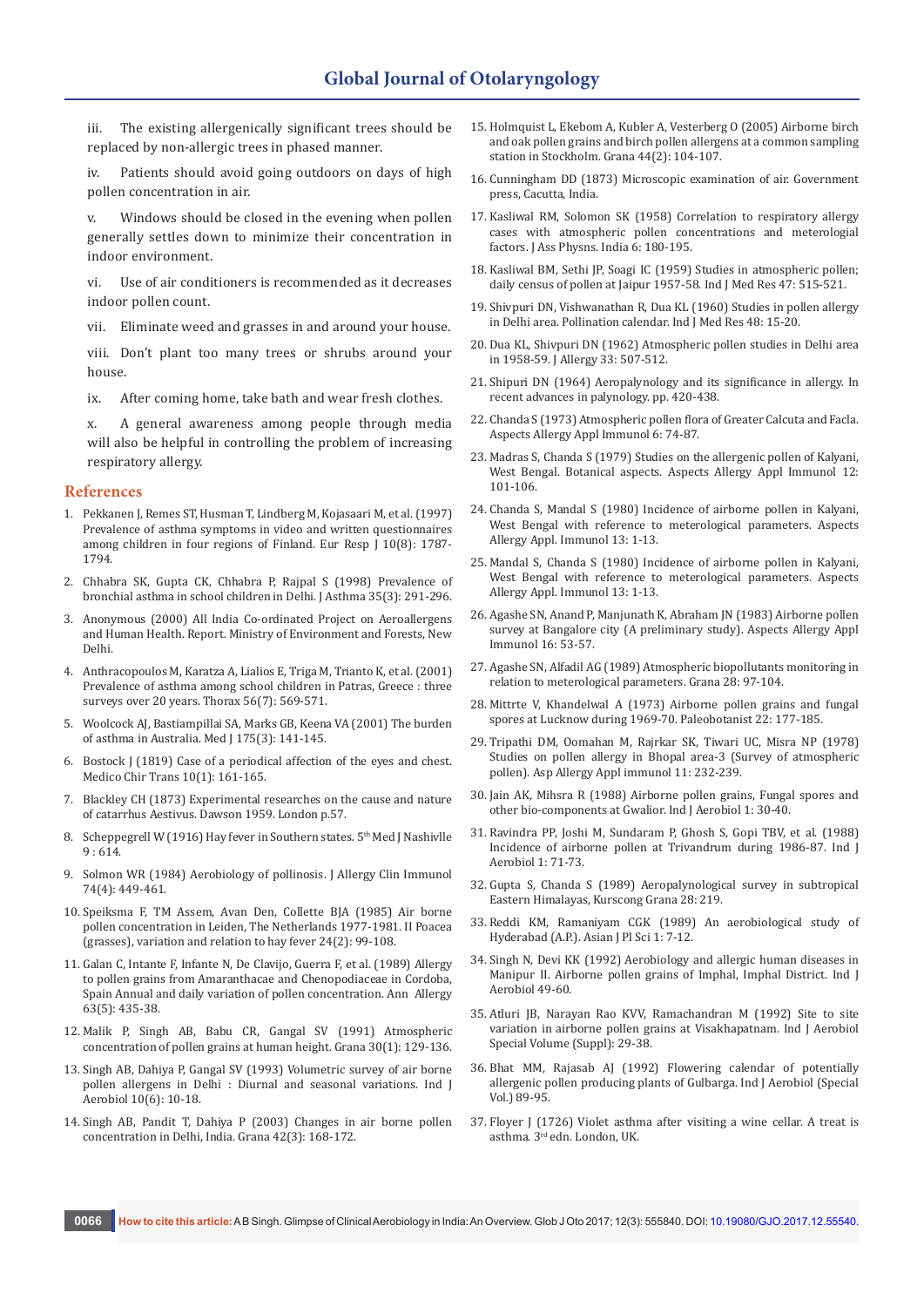- 38. Aukrust L (1980) Allergens in Cladosporium herbarum. In advances in allergology and immunology (Ed. A. Oehling), Pergamon Press, Oxford.
- 39. Agarwal MK, Jonesh RT, Yunginger JW (1982) Shared allergenic and antigenic determinants in Alternaria and Stemphyllum extracts. J Allergy Clin Immunol 70: 437.
- 40. O Neil, Reed CR, Huges HA, Butcher BT (1987) Fusarium solani. Evidence for common antigenic/allergenic determinants with other fungi imperfecti. Clin Allergy 117-127.
- 41. Singh A, Prakash D, Singh AB (1998) Sensitization to different species of Aspergillus in bakery workers and general poupulation. Asian Pacifi J Allergy and Immunol 6: 5.
- 42. Gupta SK, Pariera EMJ, Singh AB (1999) Ganoderma Lucidum; an aeroallergen in India. J Allergy Clin Immunol 17: 1.
- 43. Shivpuri DN (1980) Clinically important pollen, fungal and insect allergens for naso-bronchial allergy patients in India. Asp. Allergy Appl Immunol XIII: 19-23.
- 44. Singh BP, Singh AB, Nair PKK, Gangal SV (1987) Survey of air borne pollen and fungal spores at Dehradun, India. Ann Allergy 59: 229-234.
- 45. Singh A, Singh AB, Bhatnagar AK, Gangal SV (1990) Prevalence of Aspergilli in bakery environment. Ind J Aerobiol 3-15.
- 46. [Singh A, Parkash D, Singh AB \(1998\) Sensitization to different species](https://www.ncbi.nlm.nih.gov/pubmed/9681123)  [of Aspergillus in bakery workers and general population. Asian Pac J](https://www.ncbi.nlm.nih.gov/pubmed/9681123)  [Allergy Immunol 16\(1\): 5-15.](https://www.ncbi.nlm.nih.gov/pubmed/9681123)
- 47. [Gupta SK, Pereira BM, Singh AB \(1999\) Fomes pectinatis: an](https://www.ncbi.nlm.nih.gov/pubmed/10403002)  [aeroallergen in India. Asian. Pac J Allergy Immunol 17\(1\): 1-7.](https://www.ncbi.nlm.nih.gov/pubmed/10403002)
- 48. [Singh AB, Babu CR \(1980\) Studies on pollen allergy in Delhi. Diurnal](http://onlinelibrary.wiley.com/doi/10.1111/j.1398-9995.1980.tb01772.x/abstract)  [periodicity of common allergenic pollen 35\(4\): 311-317.](http://onlinelibrary.wiley.com/doi/10.1111/j.1398-9995.1980.tb01772.x/abstract)
- 49. [Singh AB, Babu CR \(1980\) Pollen types in the atmosphere of Delhi.](http://www.tandfonline.com/doi/pdf/10.1080/00173138009424989)  [Grana 19\(1\): 63-65.](http://www.tandfonline.com/doi/pdf/10.1080/00173138009424989)
- 50. [Singh AB, Babu CR \(1982\) Survey of atmospheric pollen allergens in](https://www.ncbi.nlm.nih.gov/pubmed/7065467)  [Delhi. Seasonal periodicity Ann Allergy 48\(2\): 115-122.](https://www.ncbi.nlm.nih.gov/pubmed/7065467)
- 51. [Maik P, Singh AB, Babu CR, Gangal SV \(1990\) Head high airborne pollen](https://www.ncbi.nlm.nih.gov/pubmed/2382795)  [grains from different areas of Metropolitan Delhi Allergy 45\(4\): 298-](https://www.ncbi.nlm.nih.gov/pubmed/2382795) [305.](https://www.ncbi.nlm.nih.gov/pubmed/2382795)
- 52. Gaur RD, Kasana MS (1981) Studies on aerobiology of Modi Nagar. J Indian Bot Soc 60: 266-277.
- 53. Tripathi RN, Tripathi NN, Dixit SN (1986) Grass pollen content in the atmosphere of Gorakhpur. Mendel 3: 7-9.
- 54. Shalini S, Chauhan SVS (1999) Aeropalynological studies of Agra city. Ind J Aerobiol 12: 14-19.
- 55. Arora A, Jain VK (2001) Aeropalynological survey at Bikaner (Rajasthan). Ind J Aerobiol 14: 28-32.
- 56. Tripathi DM, Gupta SM, Vas CJ (1982) Aerobiological survey of Bombay. Part II (Pollen and spore calendar). Asp Allergy Appl Immunol 15: 43- 48.
- 57. Chaubal PD, Kotmire SY (1982) Aerobiological studies at Kolhapur. Acta Botanica Indica 10: 100-120.
- 58. Sinha SS, Mishra KB (1988) Quantitative analysis of airborne pollen of rural area around Gaya Ind. J Aerobiol 1: 45-52.
- 59. Chaturvedi M, Datta K, Nair PKK (1992) Incidence of grass pollen in Indian Environment. Ind J Aerobiol 5: 20-24.
- 60. Kalkar SB, Patil GV (1994) Airborne biocomponents in the air of Nagpur. Ind J Aerobiol 7: 1-7.
- 61. Oomachan M, Mishra RP, Judha SD, Singh B (1996) Qualitative seasonal variations in the atmospheric pollen flora of Jabalpur. Ind J Aerobiol  $9: 1-4.$
- 62. Sharma D, Dutta BK, Singh AB (2004) Studies on seasonal and annual variations in atmospheric pollen and fungal spores of greater Silchar, Assam. Ind J Aerobiol 17: 1-11.
- 63. Agashe SN, Anuradha HG, Scinthia JDM (1999) Atmospheric pollen scenario in Bangalore during the past 15 years (1982-1997). Ind J Aerobiol 12: 30-32.
- 64. Satheesh R, Rao GR, PKK (1992) The airborne pollen incidence in relation to season and vegetation at Kodaikanal. Ind J Aerobiol p: 37-42
- 65. Pande S, Das AP, Chand S (1992) Flowering calendar of angiosperms in Sambalpur district, Orissa (India) Ind. J Aerobiol.
- 66. [Singh BP, Singh AB, Gangal SV \(1992\) Pollen calendars of different](http://agris.fao.org/agris-search/search.do?request_locale=es&recordID=US201300034600&sourceQuery=&query=&sortField=&sortOrder=&agrovocString=&advQuery=¢erString=&enableField=)  [states, India. CSIR center for Biochemical Pub, Delhi, India.](http://agris.fao.org/agris-search/search.do?request_locale=es&recordID=US201300034600&sourceQuery=&query=&sortField=&sortOrder=&agrovocString=&advQuery=¢erString=&enableField=)
- 67. Gupta MC, Mittal OP, Katyar SK (1984) Pollen allergy in Kanpur. Aspects Allergy Appl Immunol 17: 99-105.
- 68. Singh BP, Singh AB, Prakash D (1987) Skin reactivity to airborne pollen and fungal allergens in patients of nasobronchial allergy of hilly region (India). In atmospheric Bio-pollution. Ed Chandra N pp: 125-134.
- 69. Karmakar PR, Das A, Chatterjee BP (1994) Placebo-controlled Immunotherapy with Cocos nucifera pollen extract. Int Arch Allergy Appl Immunol pp: 103-194.
- 70. Acharya PJ (1980) Skin test response to some inhalant allergens in patients of nasobronchial allergy from Andhra Pradesh. Aspects. Allergy Appl. Immunol 15: 49-52.
- 71. Agashe SN, Anand P (1982) Immediate type hypersensitivity to common pollen and molds in Bangalore city. Aspects Allergy Appl. Immunol 15: 49-52.
- 72. Subba Rao M, Prakash O, subba Rao PV (1985) Reaginic allergy to *Parthenium* pollen: evaluation by skin test and RAST. Clin Allergy 15: 449-454.
- 73. [Verma KS, George AM \(1997\) Fungi of allergenic significance in the air](http://medind.nic.in/imvw/imvw8797.html)  [of Jabalpur. Ind J Allergy Appl. Immunol 11\(1\): 13-15.](http://medind.nic.in/imvw/imvw8797.html)
- 74. Sinha A, Singh MK, Kumbar R (1998) Aerofungi-an important atmospheric biopollulant at Jamshedpur. Ind J Aerobiol 11: 19-23.
- 75. Singh SR, Singh NI (1998) Fungal aerospora of Imphal. Ind J Allergy Appl Imunol 2(2): 37-42.
- 76. Majumdar MR, Battacharya K (2000) Aeromycoflora at the foot-hills of Eastern Himalayas. Ind J Aerobiol 13: 14-19.
- 77. Tilak ST (1980) Aeromycology at Aurangabad I. Ascospores Proc Ist Int Conf Aerobiol Munich pp: 145-147.
- 78. Tilak ST (1991) Aeromycology-Aspects and Prospects. In Fungi and Biotechnology: Recent advances Ed. HC Dube, Today and tomorrow's printers and publishers, New Delhi, India pp: 137-156.
- 79. Agashe SN, Sudha P (1990) Studies on seasonal periodicity of air borne fungal spores in Bangalore city. In Aerobiology Proc-5<sup>th</sup> Int Cont Ed SN Agashe, Oxford and 1BH pp: 31-38.
- 80. [Vittal BPR, Krishnamoorthi K \(1988\) A census of airborne mold spores](https://www.ncbi.nlm.nih.gov/pubmed/3341618)  [in the atmosphere of the city of Madras, India. Ann Allergy 60\(2\): 99-](https://www.ncbi.nlm.nih.gov/pubmed/3341618) [101.](https://www.ncbi.nlm.nih.gov/pubmed/3341618)
- 81. Gupta Bhattacharya S, Chanda S (2004) Sci Total Envion 29: 123.
- 82. [Adhikari A, Sen MM, Gupta BS, Chanda S \(2000\) Incidence of](https://link.springer.com/article/10.1023/A%3A1007171420410)  [allergenicaly significant fungal aerosol in a rural bakery of West](https://link.springer.com/article/10.1023/A%3A1007171420410)  [Bengal, India. Mycopathologia Jan 149\(1\): 35-45.](https://link.springer.com/article/10.1023/A%3A1007171420410)
- 83. [Pandit T, Singh A, Singh AB \(1995\) Prevalence of culturable and non](https://link.springer.com/article/10.1007/BF02450036)[culturable fungi in grain storage in Delhi. Aerobiologia 11: 177-182.](https://link.springer.com/article/10.1007/BF02450036)
- 84. Pugalmaran M, Vittal BPR (1999) Fungal diversity in the indoor and outdoor environments and dust grain storage god owns. Ind J Aerobiol 12: 24-29.